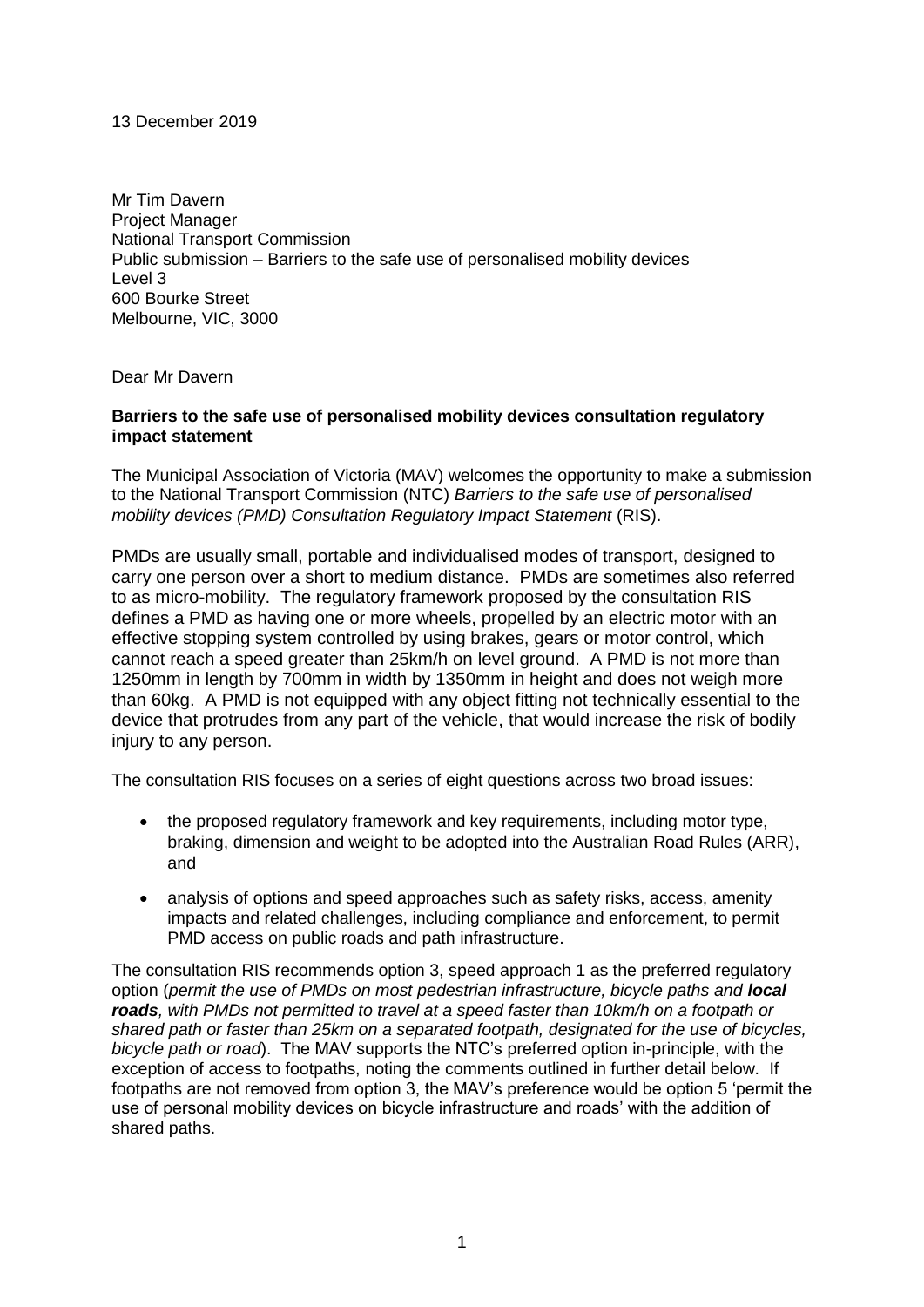PMDs have the potential to play a valuable role in Australia's transport mode mix, particularly in the first and last mile of travel for people using public transport. In Victoria, PMDs are currently operating within an undefined regulatory environment and there has not yet been a formal trial of electric scooter devices, unlike in Queensland and South Australia.

Some PMD users do not realise they are currently using devices illegally on Victorian roads and paths. Safe infrastructure and speed are key considerations for councils to support pedestrian safety and amenity in public spaces.

User awareness education for PMD users is important when considering the options and speed approaches outlined in the consultation RIS. Supporting PMD users' awareness of where and how they can use PMDs, including their responsibilities to others sharing roads and paths (especially in a highly urbanised environment) is an important consideration in the development of regulations.

# *Question 1 – are the requirements in the proposed regulatory framework appropriate? Are there any requirements that should be removed, included or modified?*

The MAV supports in principle the requirements outlined for the proposed regulatory framework. The requirements would benefit from further consideration of PMDs that cannot be touched or guided by the user's hands e.g. onewheels, solowheels, electric skateboards and e-skates. Should the proposed framework classify hands-free PMDs the same as PMDs with handlebars?

The MAV considers the hands-free PMDs pose a higher risk to public safety, due to the additional balance required to use them and suggests additional requirements to guide their use would benefit public and user safety.

# *In response to question 2, is 60kg a suitable maximum weight for a PMD? If not, what is a more suitable weight and what other factors should be considered?*

The weight of PMD devices that are likely to be used in close proximity to pedestrians, is an important safety consideration for councils. Mobility scooters, for example, can weigh up to 150kg, but their purpose is to assist people with limited mobility, rather than a personal mobility or leisure-based choice.

The consultation RIS would benefit from further information on the research that informed why the 60kg PMD weight limit identified by Queensland and subsequently included in South Australian regulations.

Considering the weight of the heaviest device listed by the RIS is 37kg (Segway), the MAV agrees that the 60kg unladen weight limit is acceptable. It is likely that as technology improves the weight of devices may decease as their charging and battery requirements change.

#### *In response to question 3, should children under the age of 16 years old continue to be permitted to use a motorised scooter incapable of travelling more than 10km/h on level ground on roads and paths? Or should they be able to use any device that complies with the proposed PMD framework?*

The ARRs currently allow individuals of any age to use a motorised scooter that is incapable of travelling more than 10km/h on level ground on roads and paths. Since PMDs have the capacity to travel faster than 10km/h, the MAV supports the approach taken by the jurisdiction of Queensland, with similar regulatory frameworks for PMDs that require a person to be at least 16 years old, or at least 12 years old if supervised by an adult. The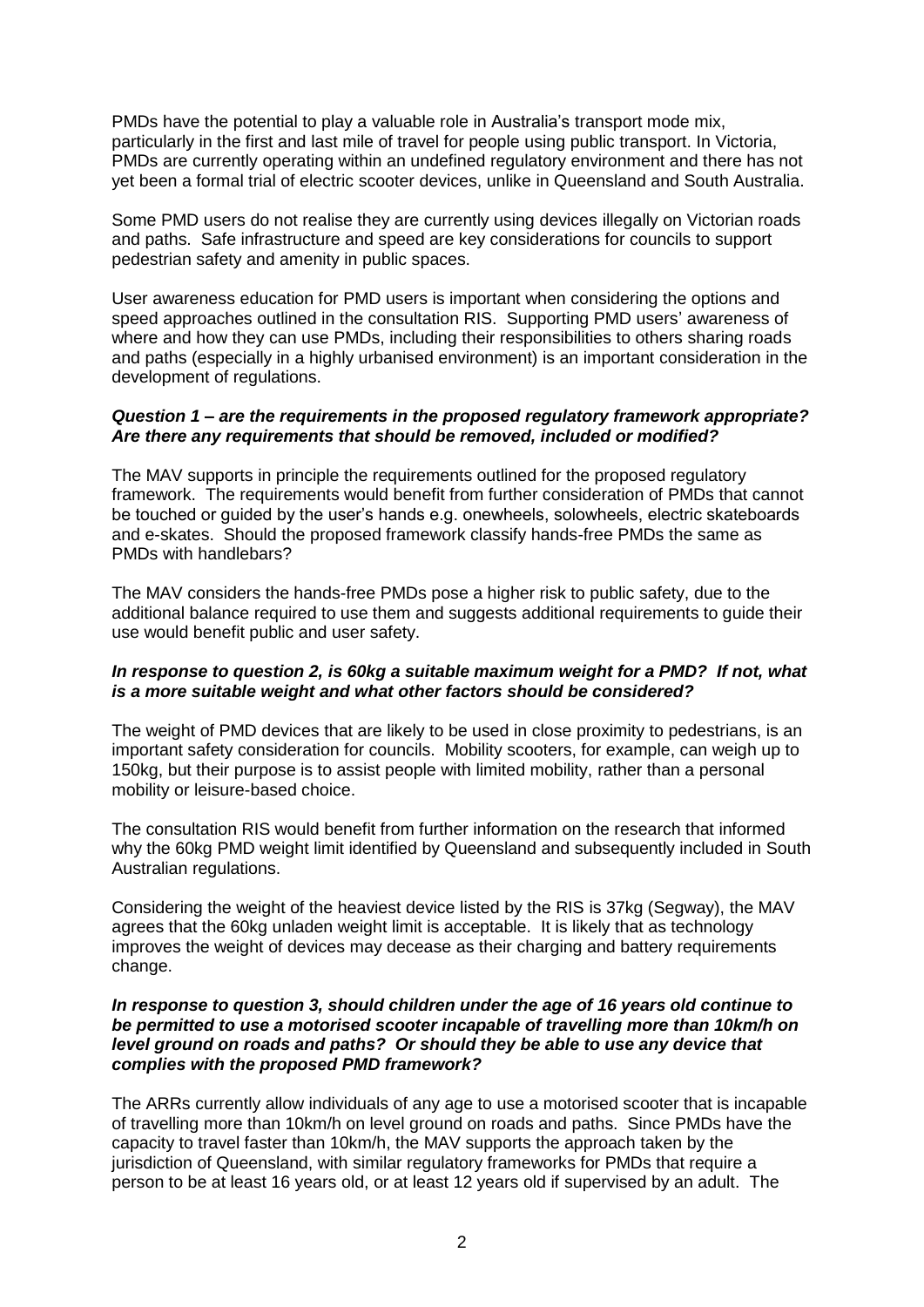MAV would support further consideration of a minimum age of 18 years old for PMDs that are capable of exceeding 10km/h and may be utilised on roads. This age requirement would also enhance the ability to enforce regulations for the potential misuse of devices.

It would be helpful to share the research used by Queensland regulations to inform the age requirements and the subsequent enforcement of the regulations.

# *In response to question 4, do you agree with the criteria selected to assess the options? Are there any key impacts not covered by these criteria?*

The impact assessment criteria used – safety, access and amenity, economic costs and benefits, compliance and enforcement – are all key considerations for councils, particularly the first three criteria.

#### *In response to question 5, when considering the safety risk assessment, access and amenity impacts, broader economic impacts, as well as compliance and enforcement impacts, has the impact analysis sufficiently considered all relevant variables and available evidence? What other factors could be included in the analysis?*

Two significant variables which have not been sufficiently considered within the impact analysis of safety risks for PMDs are:

Condition of local roads and road-related areas - councils are concerned that from a design and condition perspective, existing public spaces and infrastructure may not be suitable for some PMDs currently available on the market.

Footpaths are designed, inspected and maintained by councils for use by pedestrians, not PMDs. There may be a risk in relation to how appropriate the surface of footpaths is for small wheels, typical of some PMDs, and related maintenance implications for councils. Another suitability issue is the shorter width of a footpath, in comparison to a bike or shared pathway. Additionally, the clearance space overhead on a footpath from vegetation, may not meet the needs of PMD users.

Other related challenges include debris on paths from trees, tree roots and uneven surface from edges of cement pavers. Considering some PMDs such as electric scooters, can be hard to manoeuvre and are easier to control if driven in a straight line, the safety of PMD users and pedestrians could be compromised by the current condition of path and local road infrastructure. In regional and rural areas, the continuity of footpath infrastructure can significantly reduce, once you leave the main street and road.

Regulatory option 3, suggested as the preferred option by the consultation RIS, includes permitted access for PMDs to local roads. From a maintenance perspective, there are safety concerns about the suitability of local roads. For example, the intervention levels for potholes on roads, is higher than intervention levels on footpaths and shared pathways, as local roads are assessed for use by motor vehicles.

The precinct structure plan design guidelines currently used by Victorian councils have been created primarily for pedestrians and bicycles. Without additional funding to upgrade and change local path infrastructure, it will be difficult to safely cater for a more diverse range of users.

Parking implications of PMDs – dockless and commercial nature of some PMDs e.g. electric scooters, has an impact on safety, amenity and space on road-related infrastructure resulting from where they are left. The investment by commercial operations in technologies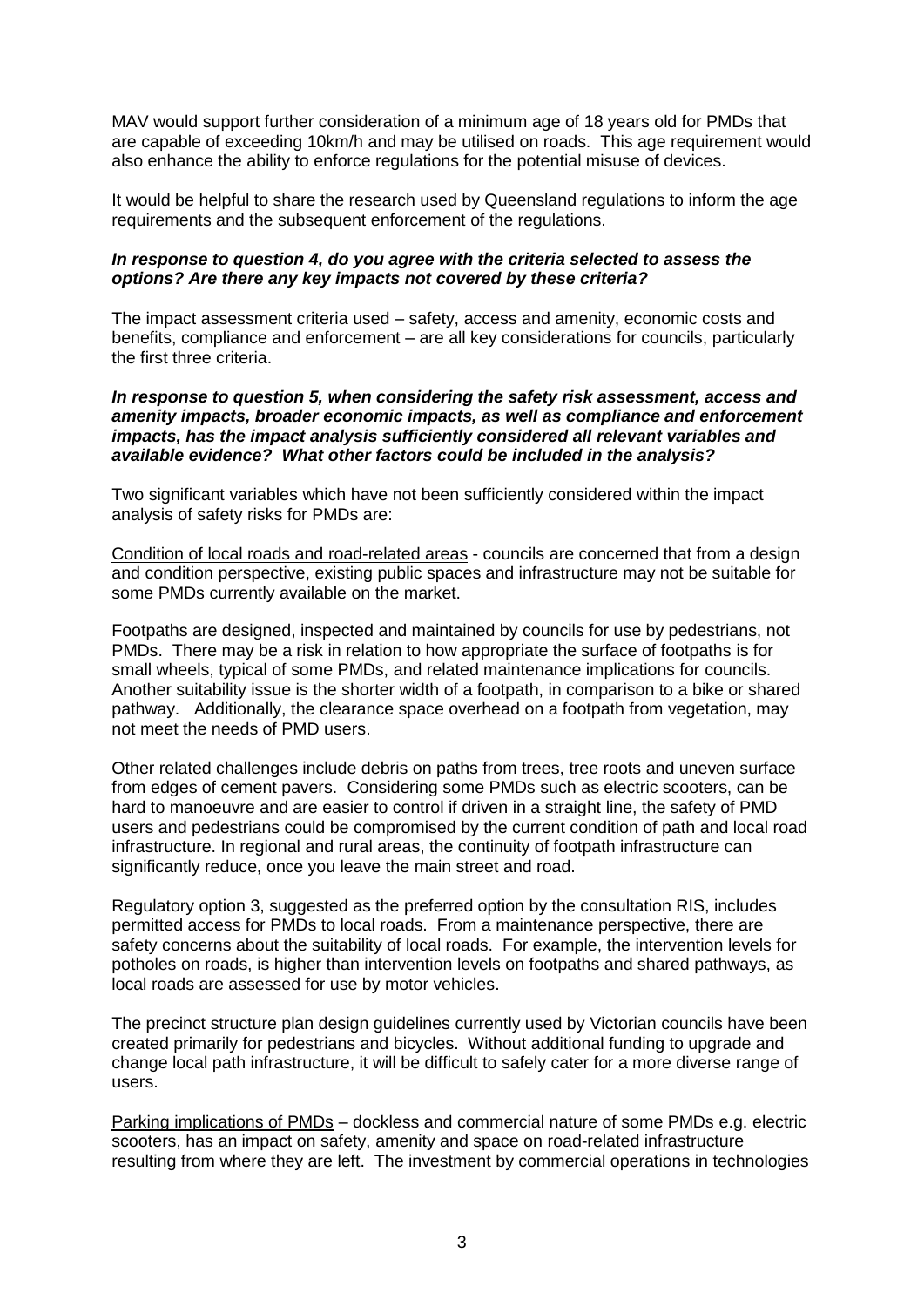such as geo-fencing to lock-in recommended parking areas, is essential to help avoid the risks of bunching of electric scooters.

Whilst the consultation RIS has explored many variables based on available evidence, the lack of comprehensive Australian research and evidenced data on an international level associated with the use of PMDs is challenging. To develop an accurate picture of the impact of PMDs across Australia, a measurable evidence base including details of the circumstances is required e.g. via a standard crash or incident data collection template, relating to injuries and incidents involving PMDs. Only primarily anecdotal evidence currently exists and is based on perceptions and interests.

The link between speed and safety of PMDs is a key concern for councils. Support for further research into the impact of the use of PMDs on different road infrastructures, conflict and independent evaluation trials would be invaluable to informing amendments to the ARRs.

# *In response to question 6, what do you believe is the most appropriate road infrastructure for PMDs to access: footpaths, separated paths, bicycle paths and/or roads?*

It is challenging to assess the most appropriate infrastructure given the range, size, speed capacity and design differentials for PMDs and the inextricable link to the speed they would be permitted to travel across public infrastructure.

PMDs will generally be best utilised as a transport option if permitted to travel at speeds that are greater than walking speed.

The MAV does not support the access of PMD on footpaths and is concerned with the implications for preserving the safety of pedestrian, particularly vulnerable pedestrians such as the visually impaired, elderly people or children. The risk of pedestrian and PMD conflict has instigated the banning of devices such as electric scooters on footpaths and pavements in other cities, such as Paris and Singapore. Many councils across Victoria have sharedpath infrastructure, with pedestrians already sharing a path with cyclists and motorised mobility devices.

The consultation RIS assumes that bicycles are permitted to be used on footpaths without restrictions. Victoria does not permit bicycles on footpaths, unless the rider is 13 years or under, or 13 years and over accompanying and supervising a child under 13. It is therefore not appropriate that a PMD (some of which are capable of travelling at faster speeds), should be allowed access to certain footpaths.

Not all footpaths are the same and councils need effective mechanisms to manage use in different contexts. For example, Swanston street footpaths in the CBD of Melbourne, moves more people each day than most freeways and there is no capacity for PMDs in such locations. Footpaths in middle and outer urban areas, have lower (but increasing) pedestrian volumes and provide a safer place for micro-mobility, away from busy roads.

Physically protected bike lanes are the most appropriate place for PMDs to operate, due to their comparable weight, power, speed and acceleration to bicycles. When considering the use of some PMDs for commuting purposes, physically protected bike lanes are likely to provide a safer alternative transport option for potential users, compared to a bike lane separated with only paint.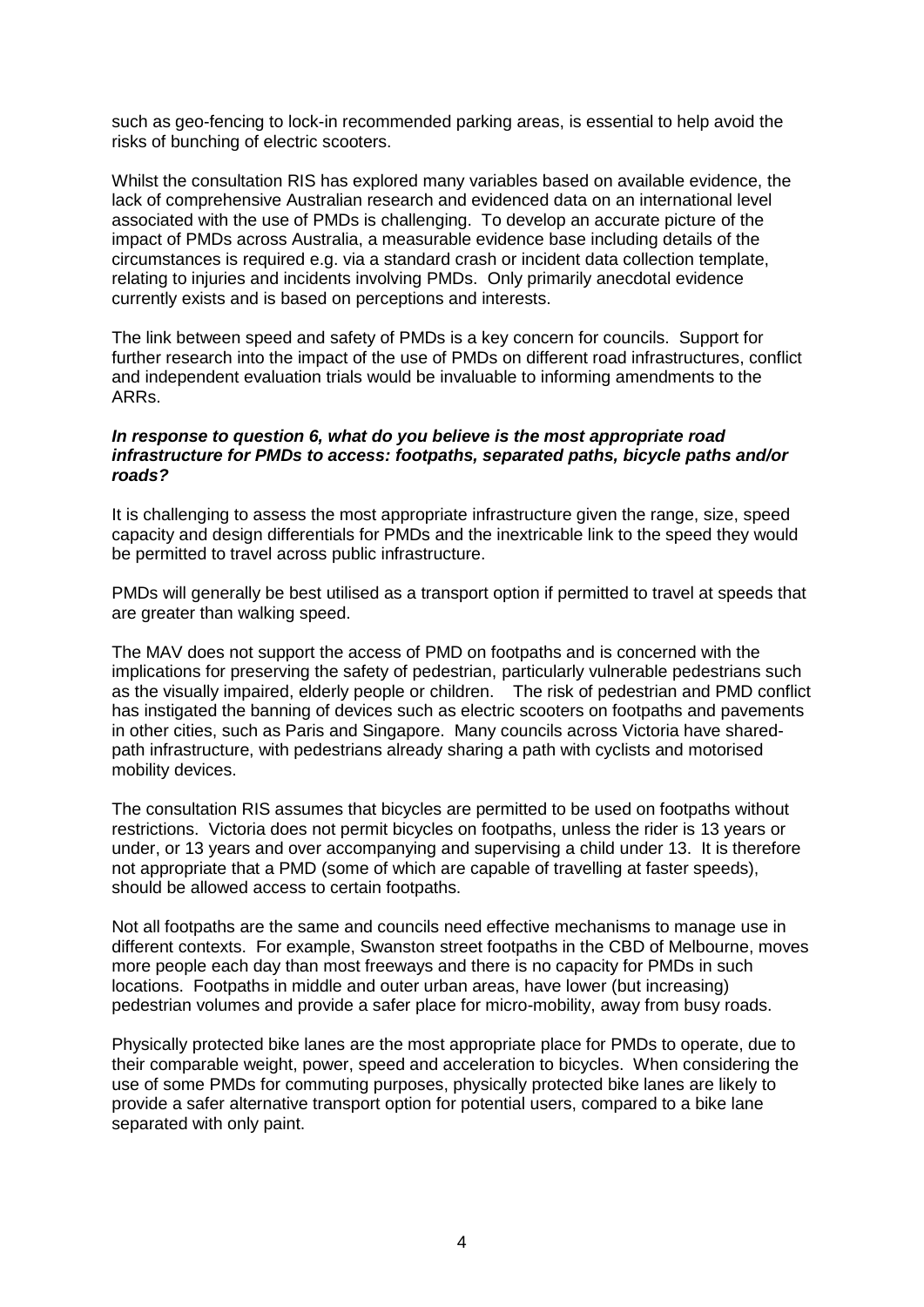Local roads with speed limits of 30km/h are more appropriate for PMDs, although most have a speed limit of 40km/h. The speed limits on local roads, subjects the PMD user to a higher risk of harm when operating alongside larger motor vehicles.

## *In response to question 7, what is an appropriate and safe maximum speed that PMDs should be permitted to travel across the various infrastructure including pedestrian areas, bicycle areas and roads?*

The MAV supports a speed of no more than 10km/hr on shared paths should be regulated to prioritise and protect the safety of pedestrians (subject to further consideration of issues summarised in question 8).

Within bicycle related areas, including bike paths and bike lanes, up to but no faster than 25km/h to reduce the risk of conflict with other users (cyclists) travelling in this designated area and enabling PMD users who are utilising the device for commuting purposes, greater connectivity options, while preserving pedestrian safety.

# *In response to question 8, do you agree with the overall assessment that Option 3, speed approach 1 is the option that best balances mobility and safety? If not, which option and speed approach do you prefer?*

With the exception of PMDs being allowed access to footpaths, the MAV agrees in principle, with the assessment that option 3, speed approach 1 has the potential to be the best approach to balance mobility and safety. Access to public infrastructure included in Option 3 such as shared pathways and bicycle paths (with speed regulation) is more appropriate than footpaths. Shared pathways are more prevalent across municipalities than separated pathways or designated bike paths. Allowing PMD access to shared pathways would enable PMDs to be used for commuting short distances.

It is considered that the use of PMDs on footpaths would present too great a risk for pedestrians, even with the speed limit of 10km/h. Footpaths are designed and maintained at levels appropriate pedestrian use. They are generally not to a standard to allow for other users, such as bicycles and PMD users. This will include the width of the footpaths for multiple users as well as the standards of repair. For example, most councils within their Road Management Plan, under the Road Management Act, will have an intervention level for footpaths of approximately 20mm to 30mm. Under those plans, defects in footpaths are only required to be rectified when the defect exceeds the intervention level.

The allowance of PMDs on footpaths is likely to result in an increase in incidents involving footpaths. This may result in increased claims being made against councils where the footpaths are not maintained to a standard that is reasonable for all permitted uses. The option of maintaining footpaths to a higher standard is unlikely to be feasible for councils due to their limited resources.

The only other option presented by the NTC which the MAV would support, is option 5 which would allow PMD access to separated footpaths, bicycle paths and roads (except where a no bicycle sign indicates otherwise) at a speed not faster than 25km/h.

As the NTC acknowledges, ensuring the safety risk to pedestrians on paths is minimised will require a high level of compliance and enforcement. The following issues need to be addressed further:

• Although out of the scope of the consultation RIS, insurance and liability implications associated with PMD use on public infrastructure, particularly footpaths, are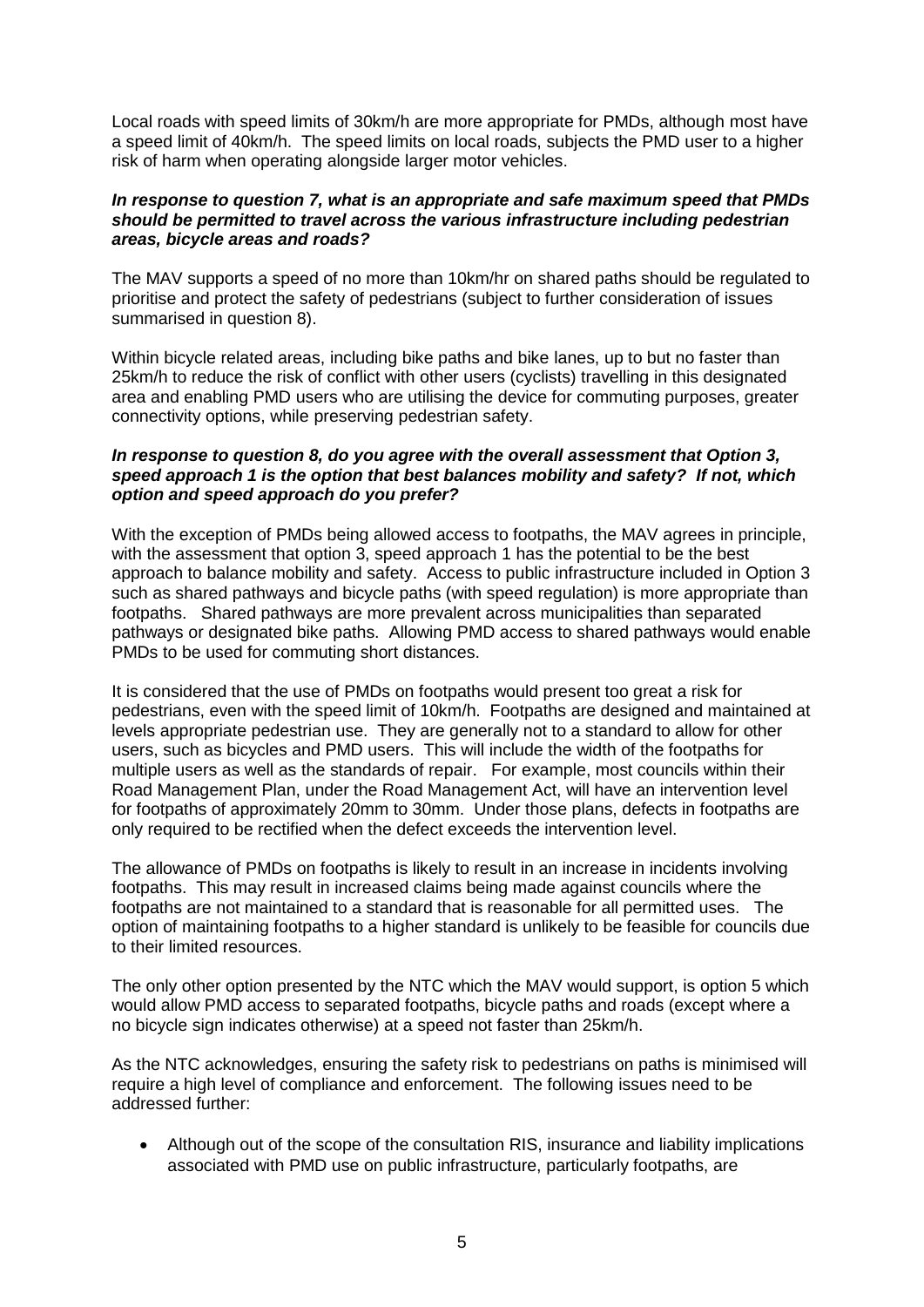significant considerations for councils and need to be clarified before the ARRs are amended

- How would compliance with regulated PMD use on footpaths and shared paths be enforced?
- The suitability of path and local road infrastructure (see question 6 response)
- Bicycles are currently not permitted to be ridden on footpaths by persons over 13 years of age in Victoria (unless accompanying a child aged 13 or under), therefore it is not appropriate that PMDs (which are capable of travelling at faster speeds) should be allowed access to footpaths

In conclusion, the MAV supports the need for a nationally consistent regulatory framework to avoid the current confusion among users, industry and government.

The design and capacity of the road system to cater for a diverse range of vehicles and devices in Australia is being increasingly tested, with additional demands for access from new categories of vehicles.

With the exception of PMDs being allowed access to footpaths, the MAV agrees in principle, with option 3, speed approach 1. The MAV does not support the inclusion of access to footpaths for PMDs which should instead be on low speed roads, shared paths and bicycle paths. The MAV is concerned with the implications of PMD access to footpaths for preserving the safety of pedestrian, particularly vulnerable pedestrians such as the visually impaired, elderly people or children.

Without the removal of access to footpaths for PMDs, the MAV supports option 5 as outlined within the NTC consultation RIS, because the carriage way is designed and maintained for wheeled devices and vehicles, where the pavement has uneven and variable material surfaces.

PMDs are low speed in a vehicular environment and high speed in a pedestrian environment, which can create conflict in both. One of the biggest challenges for councils is the speed regulation of PMDs and the associated compliance and enforcement responsibilities. The police are the only authority that can regulate speed in these areas councils have no authority to enforce compliance. The capacity of the police to effectively enforce PMD speed regulation to protect the safety of pedestrians, is therefore a significant consideration for councils.

While PMDs have the potential to increase mobility choice, the main concern of councils will remain the safety and amenity of pedestrians in public spaces.

Education and better data will play a key role in supporting the regulatory awareness and support the safe and responsible use of PMDs across public infrastructure. The experience of other highly populated international cities that have allowed PMD access to footpaths, should continue to be monitored and utilised to inform the developing regulatory environment in Australia.

Assessment of option 3 by the NTC should be re-visited after the consultation RIS exercise, to consider the proposed approach within the context of issues raised by stakeholders.